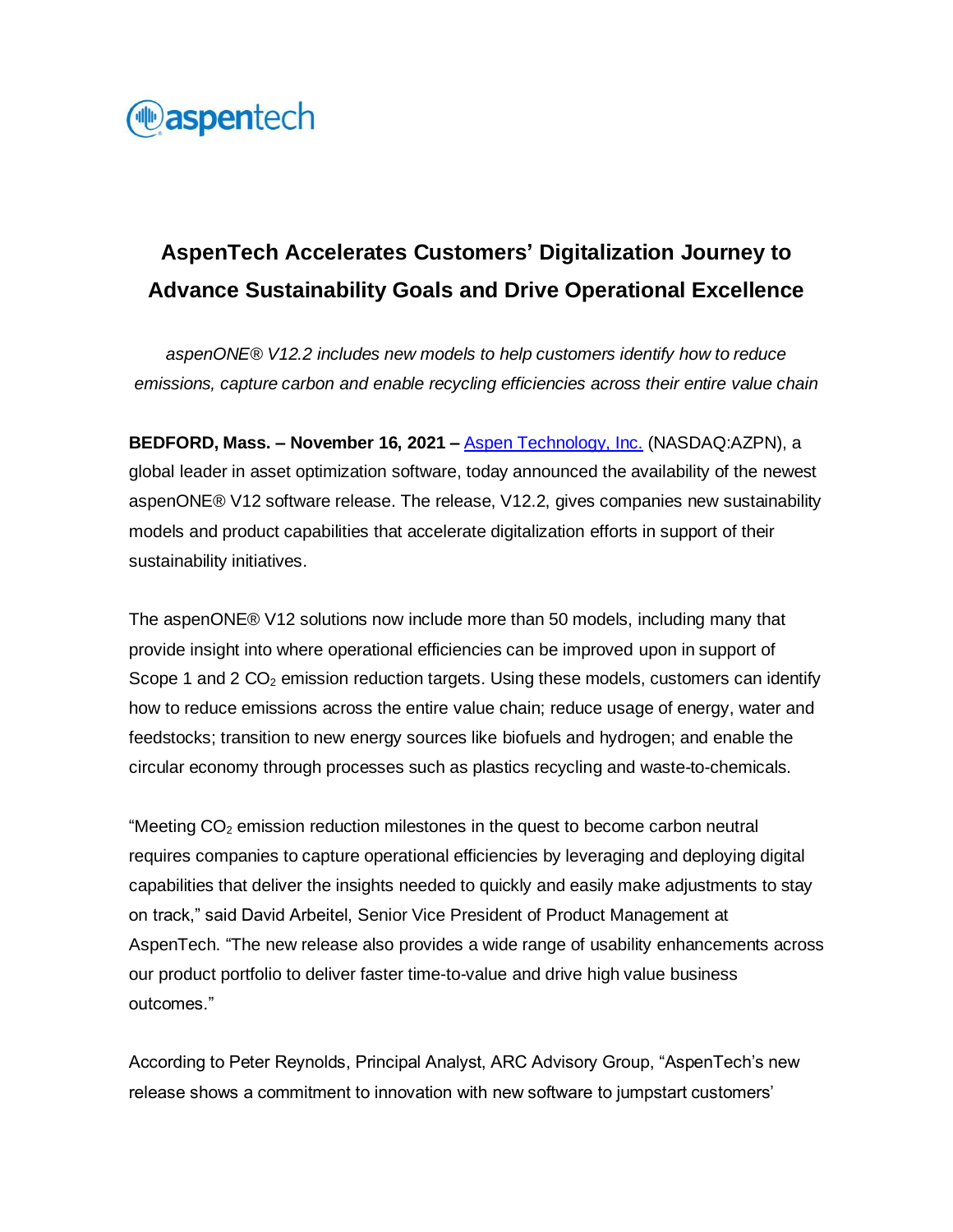sustainability programs. By building sustainability into existing software and adding a multitude of new sample models, AspenTech is demonstrating industry leadership in helping customers address material recycling, emissions reduction, hydrogen, carbon capture, and bio-based feedstocks."

In addition to sustainability models, the new release includes a range of product enhancements and capabilities designed to provide intuitive usability, faster time-to-value and collaboration across the value chain. These include:

- **Aspen GDOT**<sup>M</sup> for Olefins Optimize an entire olefins site with closed-loop dynamic optimization that improves energy efficiency, reduces CO2 emissions and maximizes profitability. An intuitive flowsheet environment simplifies model building, deployment and maintenance and aligns planning with operations to optimize production.
- **Aspen Production Execution Manager (APEM)** Execute work orders faster, achieve consistent, high product quality, and maintain regulatory compliance. The new APEM Mobile web application provides mobility and an intuitive touchscreen experience that ensures efficient, accurate execution and high-speed performance with 5X faster optimized workflows.
- **Aspen Supply Chain Management (SCM) Insights –** Collaborate crossfunctionally with stakeholders across the supply chain, within one flexible environment, designed to digitally operationalize monthly Sales & Operations Planning (S&OP) / Integrated Business Planning (IBP) processes to deliver high value business outcomes.
- **Aspen Unscrambler**TM Gain faster, more insightful analysis through new capabilities to preprocess and manipulate batch data, including significant speed improvements for faster analysis of big datasets.

The newest release of aspenONE® V12 software is currently available. To learn more, visit our [release page.](https://www.aspentech.com/products/V12-2-release/)

## **About Aspen Technology**

Aspen Technology (AspenTech) is a global leader in asset optimization software. Its solutions address complex, industrial environments where it is critical to optimize the asset design, operation and maintenance lifecycle. AspenTech uniquely combines decades of